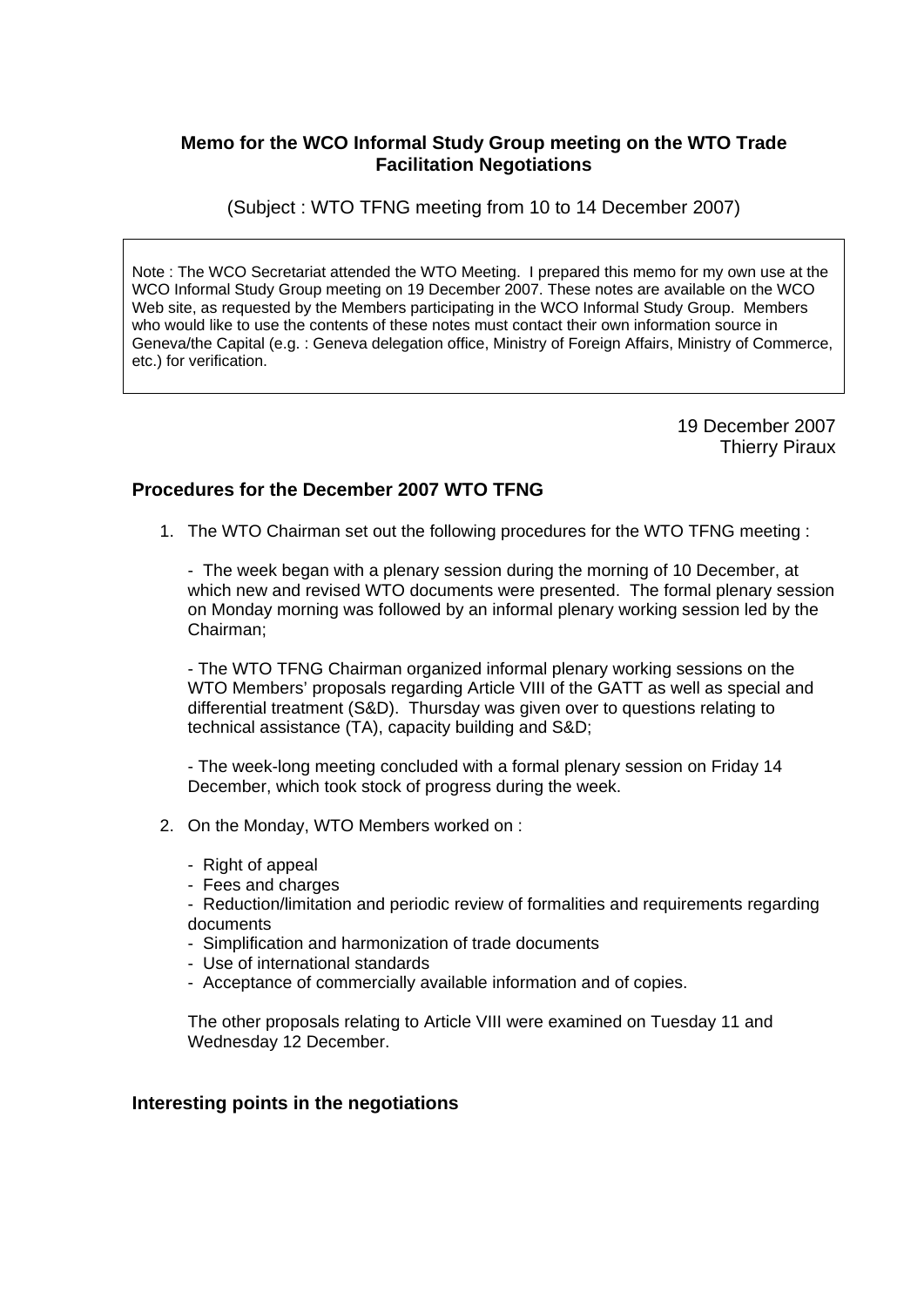### *Discussions during the formal session*

- 3. Several revised proposals were presented. Firstly, Japan gave an explanation of the revised version of Doc. TN/TF/W/116 on right of appeal. The main amendments were aimed at deleting paragraphs 5 and 6 on S&D (aspect examined horizontally) and improving the drafting of the text (taking previous comments into account). New elements were also added, such as a clear distinction between levels of appeal (paragraph 1 (a) and (b)), the possibility for the legislation to provide for the requirement to enter an administrative appeal before the judicial appeal (paragraph 2) as well as the possibility of entering an appeal at a higher level should the deadline be exceeded (paragraph 4). This new proposal appeared to be fundamentally in keeping with the provisions of Chapter 10 of the General Annex to the RKC. WTO Members welcomed this revised proposal, but made a number of new comments (paragraph 6, "person against traders", "independent authority against higher instance", period set solely for the administrative appeal, etc.). Following a large number of questions, Japan circulated a non-paper providing a set of replies.
- 4. The review of the proposal on simplification and harmonization of trade documents (Doc. TN/TF/W/130/Rev.1) was then presented by Switzerland. In this respect, it was worth stressing the deletion of the last paragraph of this proposal regarding Articles XX and XXI and the addition to paragraph 2 (iii) (…interchanged and **interoperated**…). This proposal was, for the most part, in keeping with the WCO's instruments (see Annex II to Doc. PC0192).
- 5. Switzerland and Norway circulated the WCO's Glossary of International Customs Terms (reference JOB (07)/213 of 7 December 2007) to help WTO Members better understand the proposals and the drafting of trade facilitation measures. This document would be available in Spanish, but it was stressed that only the French and English versions were deemed authentic.
- 6. Angola circulated a note on the progressive elimination of pre-shipment inspections. Therein, Angola referred to the implications of this proposal for the WTO Multilateral Agreement on Preshipment Inspection (having entered into force in 1995), thus making it ineffective. In Angola, compulsory PSI was required in order to safeguard public health and the environment (and, in limited cases, check the quality and value).
- 7. The United States presented Doc. TN/TF/W/151 on TA activities in the TF domain (on a country by country basis, and with a description of each project).

#### *Discussions during the informal session*

8. Doc. TN/TF/W/107 concerning fees and charges was the subject of much discussion. In particular, the issue of whether the clarification stating that "fees and charges shall not be calculated on an *ad valorem* basis" (b, 3rd indent) should be maintained provoked lively discussions and a compromise could not be reached (not necessary as it was already covered by the  $2<sup>nd</sup>$  indent; necessary as it was a precedent; other solution introducing the concept of a ceiling provided that it did not exceed the cost of the services rendered). There was also a proposal to remove the horizontal provisions such as the publication of these fees and charges where there was a sufficient time period between the publication and their entry into force (already taken into account under Article X) in order to avoid duplication. Other Members also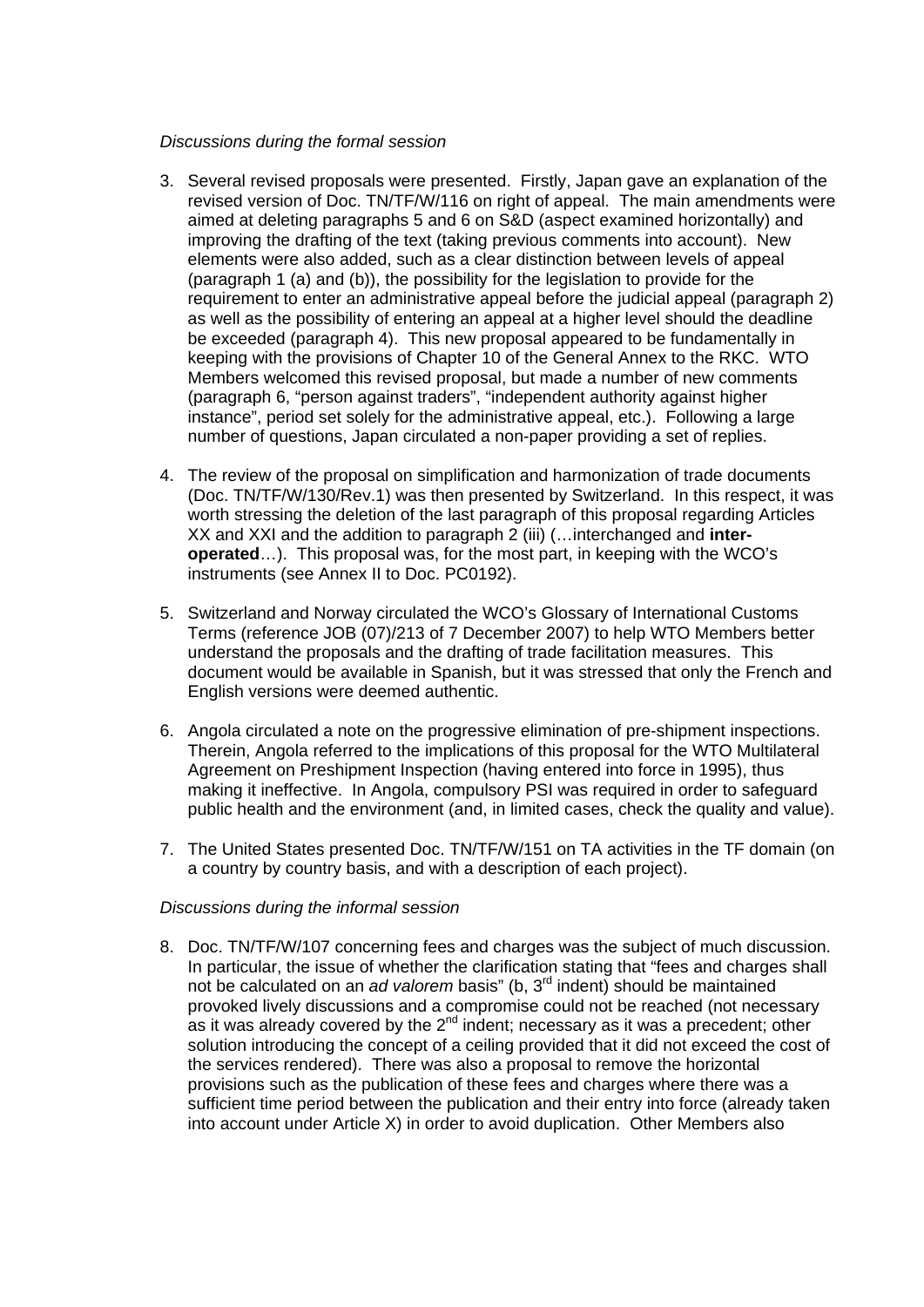stressed the need to explicitly exclude internal fees and charges, and numerous drafting proposals were put forward during these discussions.

- 9. The question of the use of international standards was once again widely discussed through the new version of Doc. TN/TF/W/131/Rev.1. No consensus appeared to have been reached in this respect. WTO Members considered it vital not to reinvent the wheel and to base themselves on existing international standards (best practices). However, several WTO Members did not support the approach currently put forward and wondered how international instruments which had not been adopted by the majority of WTO Members would be incorporated in the texts (and with what leeway?). Other Members wished to work on a case by case basis and not use crossreferences to the various existing standards (but rather reuse the content only). The need for greater clarity (to determine the instruments referenced – what standards were actually needed?) as well as flexibility (leeway for WTO Members – the current text appeared to be too strict/binding) was also raised by several delegations. Switzerland highlighted the need to implement these standards (and not accession thereto) as well as paragraph 3 making it possible not to use these standards.
- 10. For many Members, the proposed text on the acceptance of commercially available information and of copies (Doc.TN/TF/W/112) was difficult to accept unchanged (as the originals were required, no facility to transmit documents electronically, etc.). Other Members strongly supported these principles (EC, Switzerland, etc.) and underlined the flexible nature of the implementation of this proposal (…shall endeavour…).
- 11. Other interesting results to arise from the week's negotiations :

- with regard to the proposal to progressively eliminate pre-shipment inspections, it was proposed that it be made voluntary in nature (and not binding) and to restrict it to the Customs value;

- as for the proposal on phasing out mandatory use of Customs brokers, it was suggested that an exception be included to take account of economies with a large informal sector. In response to this suggestion, it was pointed out that in this case, any operator meeting the criteria set by Customs could obtain the licence;

- with regard to co-ordination between border agencies (TN/TF/W/128), some Members wanted a more binding text (deletion of "endeavour to encourage"); - as for pre-arrival processing (TN/TF/W/117), Members wanted greater flexibility and not to retain the binding method;

- in terms of expedited shipments (TN/TF/W/144), it was suggested deleting the reference to "(e) these procedures shall apply without regard to weight or customs value"; to amend the reference to an hour by greater flexibility; to reduce the level of \$ 200 (relief from Customs duty); to extend the scope;

- regarding risk management and authorized traders, a large number of suggestions were put forward to clarify the current texts;

- the use of post-clearance audits (TN/TF/W/134) should be less prescriptive;

- a general reservation was entered regarding the establishment and publication of average release and clearance times (TN/TF/W/139).

12. At the end of the meeting, the Chairman welcomed the headway in the discussions. Overall, like the November meeting, he was satisfied with the progress made during this meeting and the very positive and constructive climate throughout. More